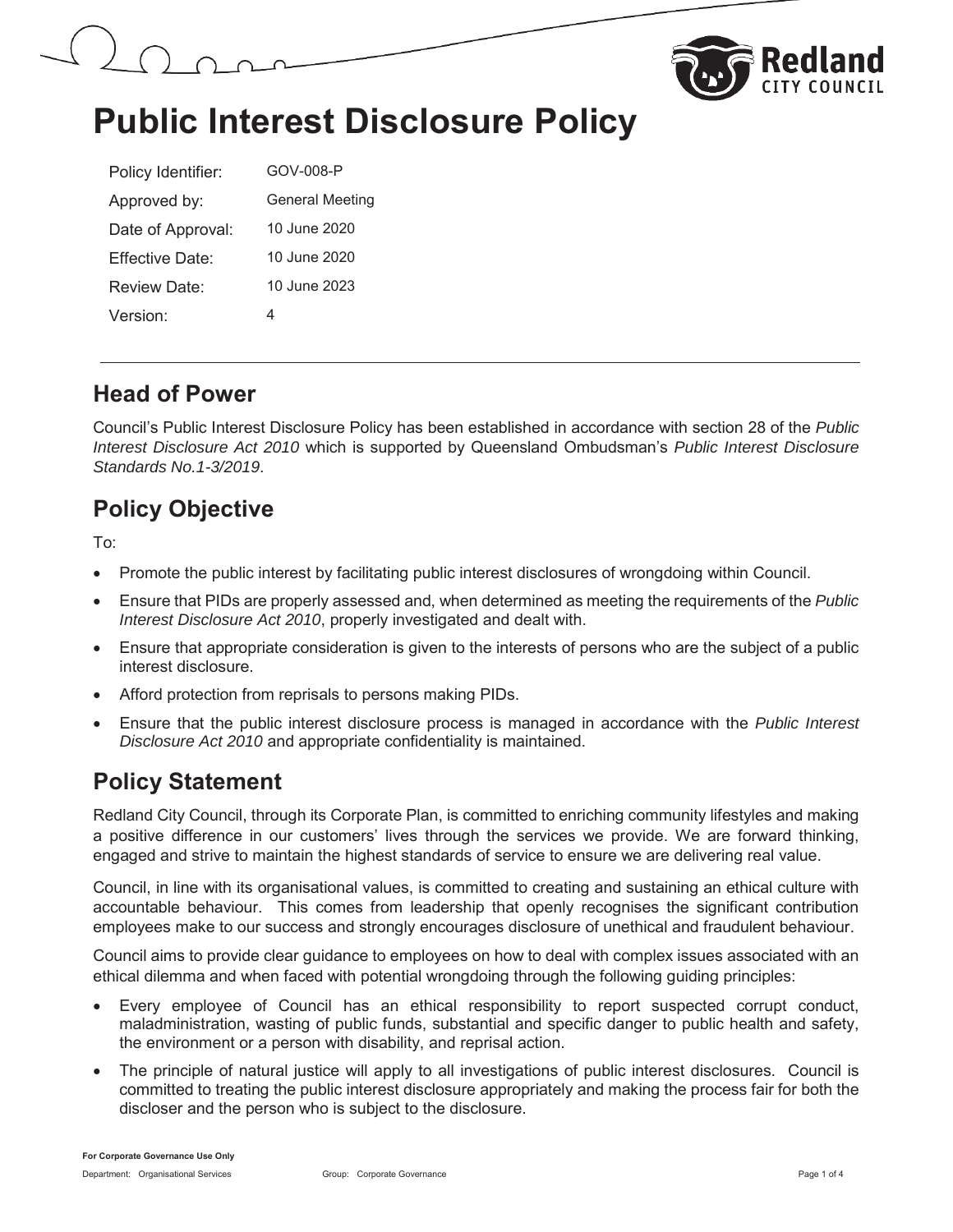

• The rights of any person who is subject to, or in some way associated with, a public interest disclosure will be safeguarded. Council is committed to affording support and protection from reprisals to any person making a public interest disclosure and appropriately dealing with employees who take reprisal action.

Managers and supervisors are to ensure employees are aware of their responsibilities in making a public interest disclosure and are able to advise other persons of the appropriate reporting process.

### **Definitions**

| Term             | <b>Definition</b>                                                                                                                                                                                                                                                                                                                                                                                                                                                                                                                                                                                                                                                                                                                                                                                                                                                                                                                                                                                                                                                                                                                                                                                                                                                                                                                                                                                                                                                                     |  |
|------------------|---------------------------------------------------------------------------------------------------------------------------------------------------------------------------------------------------------------------------------------------------------------------------------------------------------------------------------------------------------------------------------------------------------------------------------------------------------------------------------------------------------------------------------------------------------------------------------------------------------------------------------------------------------------------------------------------------------------------------------------------------------------------------------------------------------------------------------------------------------------------------------------------------------------------------------------------------------------------------------------------------------------------------------------------------------------------------------------------------------------------------------------------------------------------------------------------------------------------------------------------------------------------------------------------------------------------------------------------------------------------------------------------------------------------------------------------------------------------------------------|--|
| Corrupt conduct  | As defined in section 15 of the Crime and Corruption Act 2001<br>1) Corrupt conduct means a person, regardless of whether the person holds or held<br>an appointment, that:-<br>a) Adversely affects, or could adversely affect, directly or indirectly, the<br>performance of functions or the exercise of powers of:-<br>i) A unit of public administration; or<br>ii) A person holding an appointment; and<br>b) Results, or could result, directly or indirectly, in the performance of functions<br>or the exercise of powers mentioned in paragraph a) in a way that:-<br>Is not honest or is not impartial; or<br>i)<br>ii) Involves a breach of the trust placed in a person holding an appointment,<br>either knowingly or recklessly; or<br>iii) Involves a misuse of information or material acquired in or in connection<br>with the performance of functions or the exercise of powers of a person<br>holding an appointment; and<br>c) Would, if proved, be:-<br>i) A criminal offence; or<br>ii) A disciplinary breach providing reasonable grounds for terminating the<br>person's services, if the person is or were the holder of an appointment.<br>2)<br>holds or held an appointment, that;-<br>a) Impairs, or could impair, public confidence in public administration; and<br>b) Involves, or could involve, any of the following:-<br>Collusive tendering;<br>$\mathbf{i}$ )<br>ii) Fraud relating to an application for a licence, permit or other authority |  |
|                  |                                                                                                                                                                                                                                                                                                                                                                                                                                                                                                                                                                                                                                                                                                                                                                                                                                                                                                                                                                                                                                                                                                                                                                                                                                                                                                                                                                                                                                                                                       |  |
|                  | Corrupt conduct also means conduct of a person, regardless of whether the person                                                                                                                                                                                                                                                                                                                                                                                                                                                                                                                                                                                                                                                                                                                                                                                                                                                                                                                                                                                                                                                                                                                                                                                                                                                                                                                                                                                                      |  |
|                  |                                                                                                                                                                                                                                                                                                                                                                                                                                                                                                                                                                                                                                                                                                                                                                                                                                                                                                                                                                                                                                                                                                                                                                                                                                                                                                                                                                                                                                                                                       |  |
|                  | under an Act with a purpose or object of any of the following (however<br>described):-                                                                                                                                                                                                                                                                                                                                                                                                                                                                                                                                                                                                                                                                                                                                                                                                                                                                                                                                                                                                                                                                                                                                                                                                                                                                                                                                                                                                |  |
|                  | (A) Protecting health or safety of persons;<br>(B) Protecting the environment;<br>(C) Protecting or managing the use of the State's natural, cultural, mining                                                                                                                                                                                                                                                                                                                                                                                                                                                                                                                                                                                                                                                                                                                                                                                                                                                                                                                                                                                                                                                                                                                                                                                                                                                                                                                         |  |
|                  | or energy resources;                                                                                                                                                                                                                                                                                                                                                                                                                                                                                                                                                                                                                                                                                                                                                                                                                                                                                                                                                                                                                                                                                                                                                                                                                                                                                                                                                                                                                                                                  |  |
|                  | iii) Dishonestly obtaining, or helping someone to dishonestly obtain, a benefit<br>from the payment or application of public funds or the disposition of State<br>assets:                                                                                                                                                                                                                                                                                                                                                                                                                                                                                                                                                                                                                                                                                                                                                                                                                                                                                                                                                                                                                                                                                                                                                                                                                                                                                                             |  |
|                  | iv) Evading a State tax, levy or duty or otherwise fraudulently causing a loss<br>of State revenue;                                                                                                                                                                                                                                                                                                                                                                                                                                                                                                                                                                                                                                                                                                                                                                                                                                                                                                                                                                                                                                                                                                                                                                                                                                                                                                                                                                                   |  |
|                  | v) Fraudulently obtaining or retaining an appointment; and<br>c) Would, if proved, be:-                                                                                                                                                                                                                                                                                                                                                                                                                                                                                                                                                                                                                                                                                                                                                                                                                                                                                                                                                                                                                                                                                                                                                                                                                                                                                                                                                                                               |  |
|                  | i) A criminal offence; or<br>ii) A disciplinary breach providing reasonable grounds for terminating the<br>person's services, if the person is or were the holder of an appointment.                                                                                                                                                                                                                                                                                                                                                                                                                                                                                                                                                                                                                                                                                                                                                                                                                                                                                                                                                                                                                                                                                                                                                                                                                                                                                                  |  |
| <b>Discloser</b> | A person who makes a disclosure in accordance with the Public Interest Disclosure Act<br>2010.                                                                                                                                                                                                                                                                                                                                                                                                                                                                                                                                                                                                                                                                                                                                                                                                                                                                                                                                                                                                                                                                                                                                                                                                                                                                                                                                                                                        |  |
| Employee         | Employee of Council, includes a person engaged by the Council under a contract of<br>service.                                                                                                                                                                                                                                                                                                                                                                                                                                                                                                                                                                                                                                                                                                                                                                                                                                                                                                                                                                                                                                                                                                                                                                                                                                                                                                                                                                                         |  |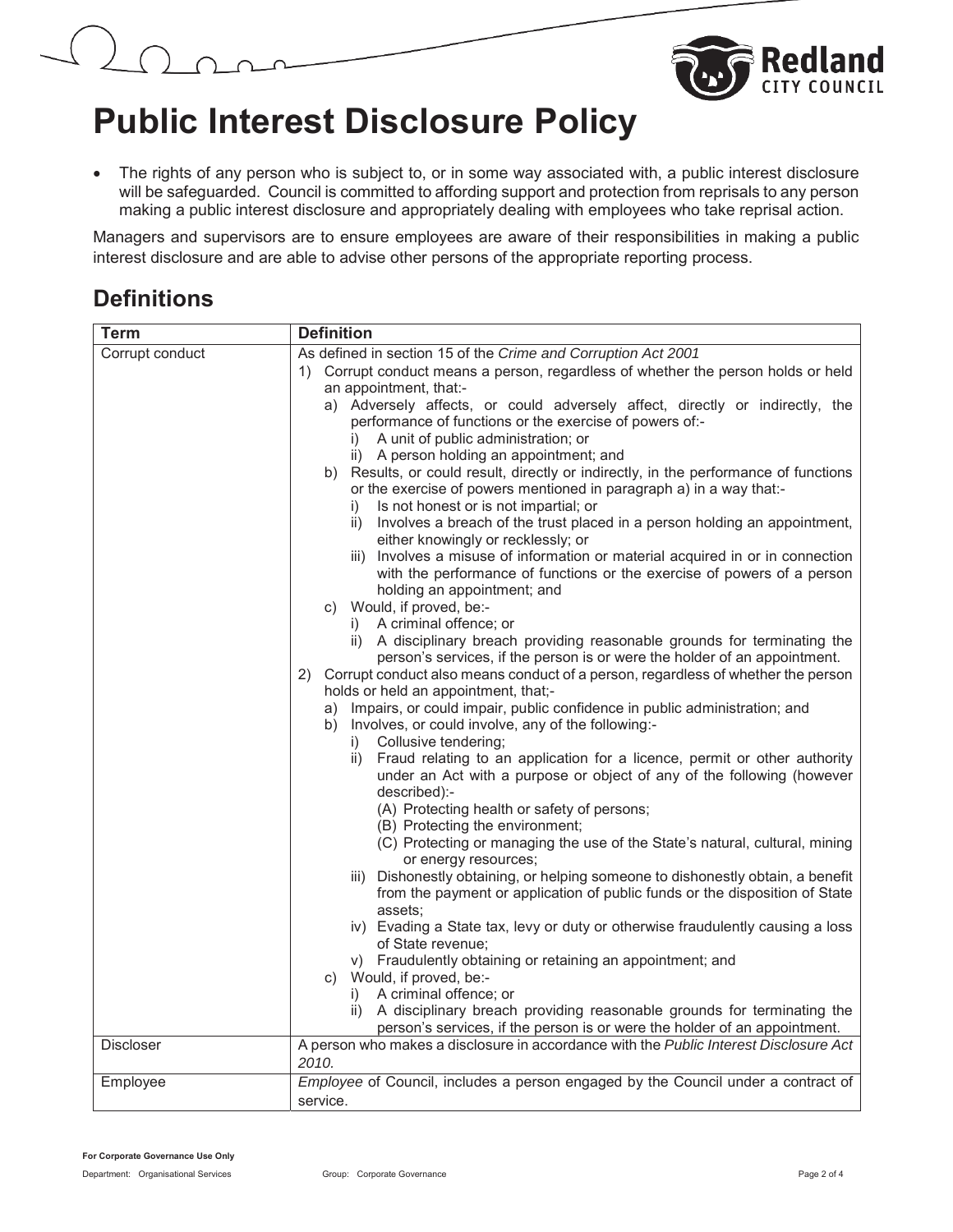

| <b>Term</b>       | <b>Definition</b>                                                                                                                                                                                                                                                                                                                                                                                                                                                                                                                                                                                                                                                                                                                                                                       |
|-------------------|-----------------------------------------------------------------------------------------------------------------------------------------------------------------------------------------------------------------------------------------------------------------------------------------------------------------------------------------------------------------------------------------------------------------------------------------------------------------------------------------------------------------------------------------------------------------------------------------------------------------------------------------------------------------------------------------------------------------------------------------------------------------------------------------|
| Maladministration | As defined in schedule 4 of the Public Interest Disclosure Act 2010, maladministration<br>is administrative action that-<br>(a) Was taken contrary to law; or<br>(b) Was unreasonable, unjust, oppressive, or improperly discriminatory; or<br>(c) Was in accordance with a rule or law or provision of an Act or a practice that is<br>or may be unreasonable, unjust, oppressive, or improperly discriminatory in the<br>particular circumstances; or<br>(d) Was taken:-<br>(i) For an improper purpose; or<br>(ii) On irrelevant grounds; or<br>(iii) Having regard to irrelevant considerations; or<br>(e) Was an action for which reasons should have been given, but were not given;<br>or<br>Was based wholly or partly on a mistake of law or fact; or<br>(f)<br>(g) Was wrong. |
| Natural justice   | Natural justice, also referred to as 'procedural fairness' applies to any decision that<br>can affect the rights, interests or expectations of individuals in a direct or immediate<br>way. Natural justice is at law a safeguard applying to an individual whose rights or<br>interests are being affected.<br>The rules of natural justice, which have been developed to ensure that decision-<br>making is fair and reasonable, are:<br>avoid bias; and<br>give a fair hearing.<br>act only on the basis of logically probative evidence.                                                                                                                                                                                                                                            |

#### **Associated Documents**

*Local Government Act 2009 Crime and Corruption Act 2001 Ombudsman Act 2001 Public Sector Ethics Act 1994 Public Records Act 2002 Information Privacy Act 2009* Councillor Code of Conduct Employee Code of Conduct Complaints Management Policy (A3155274) Fraud and Corruption Prevention Policy (A3155236)

### **Document Control**

Only Council can approve amendments to this document by resolution of a Council Meeting, with the exception of administrative amendments which can be approved by the relevant ELT member. Refer to *Policy Instrument Development Manual* for an explanation on administrative amendments (A4063988).

Any requests to change the content of this document must be forwarded to relevant Service Manager(s).

Approved documents must be submitted to the Corporate Meetings and Registers Team for registration.